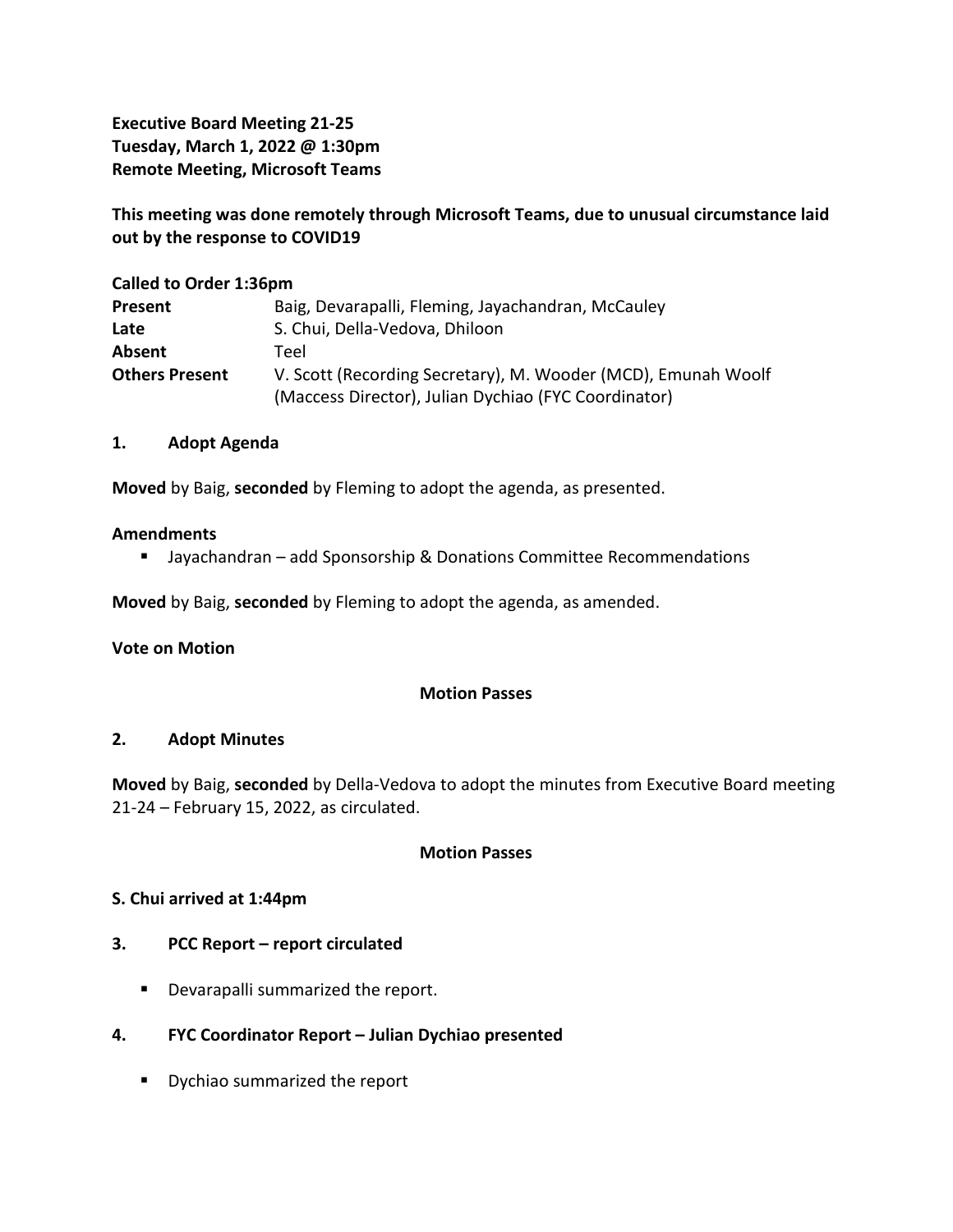### **Dhiloon arrived at 1:50pm**

## **5. Macademics Report – report circulated**

Devarapalli summarized the report.

# **6. Maccess Report – Emunah Woolf presented**

Woolf summarized the report.

# **7. Sponsorship and Donations Committee Recommendations**

**Moved** by Jayachandran, **seconded** by S. Chui that the Executive Board approve the following recommendations from the Sponsorship and Donations Committee, as circulated:

- Sponsorship of \$300 for the Black Aspiring Physicians of McMaster for their iRISE conference
- Sponsorship of \$350 for Bench2Bedside
- Jayachandran went over the memo that was circulated with the Board. They stated that the iRISE conference was on February 19 but the approval happened past the EB deadline.
- Scott stated that the AVP (Finance) should double-check to see if the conference used our logo and such before releasing the money.
- Jayachandran stated that they would.

## **Vote on Motion**

## **Motion Passes**

## **8. Closed Session**

**Moved** by S. Chui, **seconded** by Fleming to move into Closed Session.

### **Motion Passes**

## **9. Return to Open Session**

## **Information and Questions**

- Scott informed the Board that SRA General nominations have been extended for certain caucuses and asked that promo be done by the Board.
- Wooder announced that MSU General Assembly will take place on March 23 and that it will be a registration-based event, like last year. He gave a shoutout to McGowan and Jayachandran for working with HSR and having them reinstate the 51 – University line.